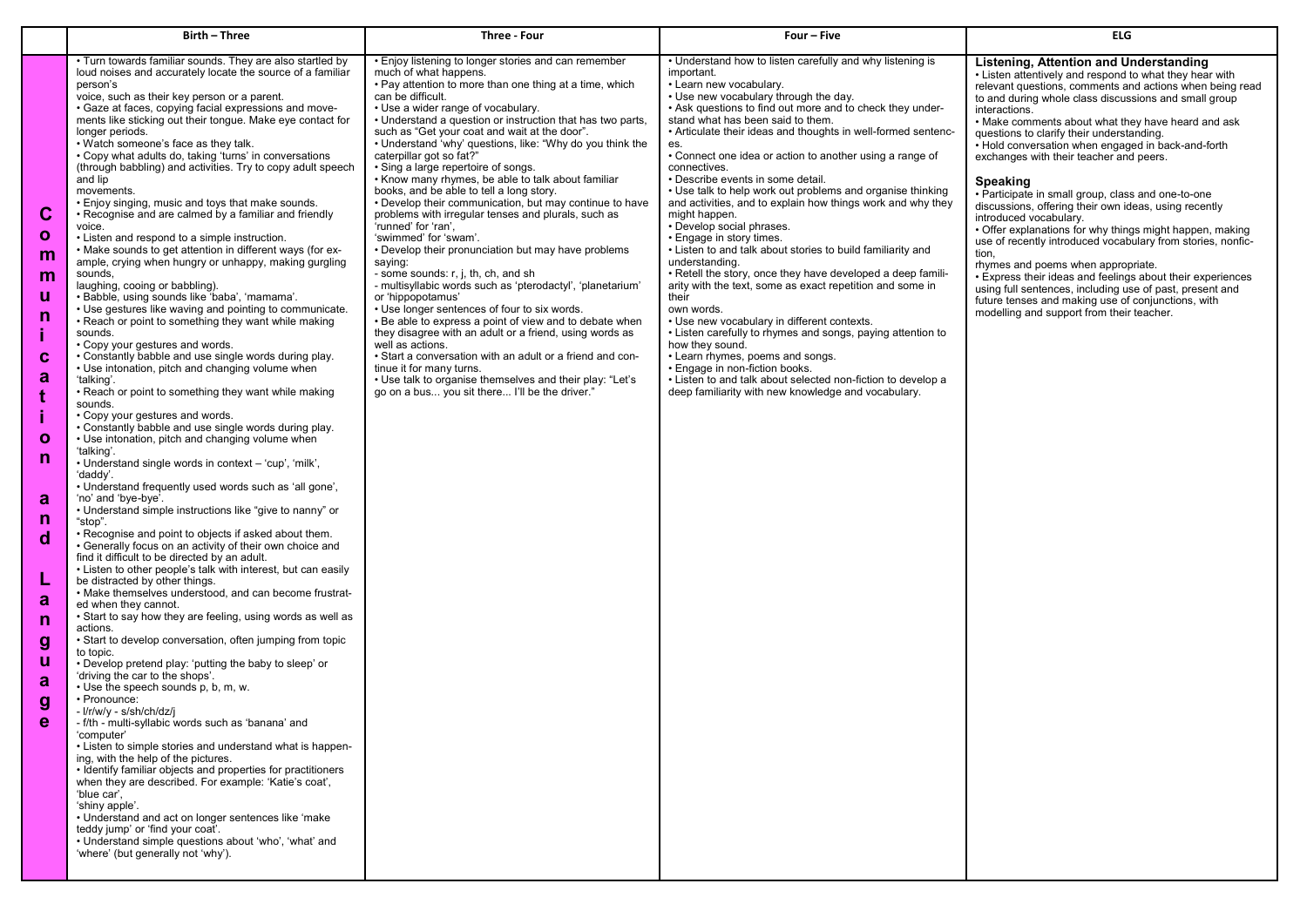|                                                                                                                                                                                                                              | <b>Birth - Three</b>                                                                                                                                                                                                                                                                                                                                                                                                                                                                                                                                                                                                                                                                                                                                                                                                                                                                                                                                                                                                                                                                                                                                                                                                                                                                                                                                                                                                                                                                                                                                                                                                                                                                                                                                                                                                                                                                                                   | Three - Four                                                                                                                                                                                                                                                                                                                                                                                                                                                                                                                                                                                                                                                                                                                                                                                                                                                                                                                                                                                                                                                                                                                                                                                                                                                                                                   | Four-Five                                                                                                                                                                                                                                                                                                                                                                                                                                                                                                                                                                                                                                                                                                       | <b>ELG</b>                                                                                                                                                                                                                                                                                                                                                                                                                                                                                                                                                                                                                                                                                                                                                                                                                                                                                                                                                                                                                                                                                                                                          |
|------------------------------------------------------------------------------------------------------------------------------------------------------------------------------------------------------------------------------|------------------------------------------------------------------------------------------------------------------------------------------------------------------------------------------------------------------------------------------------------------------------------------------------------------------------------------------------------------------------------------------------------------------------------------------------------------------------------------------------------------------------------------------------------------------------------------------------------------------------------------------------------------------------------------------------------------------------------------------------------------------------------------------------------------------------------------------------------------------------------------------------------------------------------------------------------------------------------------------------------------------------------------------------------------------------------------------------------------------------------------------------------------------------------------------------------------------------------------------------------------------------------------------------------------------------------------------------------------------------------------------------------------------------------------------------------------------------------------------------------------------------------------------------------------------------------------------------------------------------------------------------------------------------------------------------------------------------------------------------------------------------------------------------------------------------------------------------------------------------------------------------------------------------|----------------------------------------------------------------------------------------------------------------------------------------------------------------------------------------------------------------------------------------------------------------------------------------------------------------------------------------------------------------------------------------------------------------------------------------------------------------------------------------------------------------------------------------------------------------------------------------------------------------------------------------------------------------------------------------------------------------------------------------------------------------------------------------------------------------------------------------------------------------------------------------------------------------------------------------------------------------------------------------------------------------------------------------------------------------------------------------------------------------------------------------------------------------------------------------------------------------------------------------------------------------------------------------------------------------|-----------------------------------------------------------------------------------------------------------------------------------------------------------------------------------------------------------------------------------------------------------------------------------------------------------------------------------------------------------------------------------------------------------------------------------------------------------------------------------------------------------------------------------------------------------------------------------------------------------------------------------------------------------------------------------------------------------------|-----------------------------------------------------------------------------------------------------------------------------------------------------------------------------------------------------------------------------------------------------------------------------------------------------------------------------------------------------------------------------------------------------------------------------------------------------------------------------------------------------------------------------------------------------------------------------------------------------------------------------------------------------------------------------------------------------------------------------------------------------------------------------------------------------------------------------------------------------------------------------------------------------------------------------------------------------------------------------------------------------------------------------------------------------------------------------------------------------------------------------------------------------|
| P<br>e<br>S<br>$\mathbf{o}$<br>n<br>a<br>S<br>$\mathbf{o}$<br>$\mathbf c$<br>a<br>a<br>n<br>$\mathbf d$<br>E<br>m<br>$\mathbf{o}$<br>$\mathbf o$<br>n<br>a<br>D<br>e<br>$\mathbf v$<br>е<br>$\mathbf{o}$<br>p<br>m<br>e<br>n | • Find ways to calm themselves, through<br>being calmed and comforted by their key<br>person.<br>• Establish their sense of self.<br>• Express preferences and decisions.<br>They also try new things and start estab-<br>lishing their autonomy.<br>• Engage with others through gestures,<br>gaze and talk.<br>• Use that engagement to achieve a<br>goal. For example, gesture towards their<br>cup to say they want a drink.<br>• Find ways of managing transitions, for<br>example from their parent to their key<br>person.<br>• Thrive as they develop self-assurance.<br>• Look back as they crawl or walk away<br>from their key person. Look for clues<br>about how to respond to something inter-<br>esting.<br>• Play with increasing confidence on their<br>own and with other children, because<br>they know their key person is nearby and<br>available.<br>• Feel confident when taken out around<br>the local neighbourhood, and enjoy ex-<br>ploring new places with their key person.<br>• Feel strong enough to express a range<br>of emotions.<br>• Grow in independence, rejecting help<br>("me do it"). Sometimes this leads to<br>feelings of frustration and tantrums.<br>• Begin to show 'effortful control'. For<br>example, waiting for a turn and resisting<br>the strong impulse to grab what they<br>want or<br>push their way to the front.<br>• Be increasingly able to talk about and<br>manage their emotions.<br>• Notice and ask questions about differ-<br>ences, such as skin colour, types of hair,<br>gender, special needs and disabilities,<br>and so on.<br>• Develop friendships with other children.<br>• Safely explore emotions beyond their<br>normal range through play and stories.<br>• Are talking about their feelings in more<br>elaborated ways: "I'm sad because" or<br>"I love it when ".<br>• Learn to use the toilet with help, and<br>then independently. | • Select and use activities and re-<br>sources, with help when needed. This<br>helps them to achieve a goal they have<br>chosen, or one<br>which is suggested to them.<br>• Develop their sense of responsibility<br>and membership of a community.<br>• Become more outgoing with unfamiliar<br>people, in the safe context of their set-<br>ting.<br>• Show more confidence in new social<br>situations.<br>• Play with one or more other children,<br>extending and elaborating play ideas.<br>• Find solutions to conflicts and rivalries.<br>For example, accepting that not every-<br>one can be Spider-Man in the game,<br>and<br>suggesting other ideas.<br>• Increasingly follow rules, understand-<br>ing why they are important.<br>• Remember rules without needing an<br>adult to remind them.<br>• Develop appropriate ways of being<br>assertive.<br>• Talk with others to solve conflicts.<br>• Talk about their feelings using words<br>like 'happy', 'sad', 'angry' or 'worried'.<br>• Understand gradually how others<br>might be feeling.<br>• Be increasingly independent in meet-<br>ing their own care needs, e.g., brushing<br>teeth, using the toilet, washing and dry-<br>ing their<br>hands thoroughly.<br>• Make healthy choices about food,<br>drink, activity and toothbrushing. | • See themselves as a valuable individu-<br>al.<br>• Build constructive and respectful rela-<br>tionships.<br>• Express their feelings and consider the<br>feelings of others.<br>• Show resilience and perseverance in<br>the face of challenge.<br>• Identify and moderate their own feelings<br>socially and emotionally.<br>• Think about the perspectives of others.<br>• Manage their own needs.<br>- personal hygiene<br>. Know and talk about the different factors<br>that support their overall health and well-<br>being:<br>- regular physical activity<br>- healthy eating<br>- toothbrushing<br>- sensible amounts of 'screen time'<br>- having a good sleep routine<br>- being a safe pedestrian | <b>Self-Regulation</b><br>• Show an understanding of their own<br>feelings and those of others, and<br>begin to regulate their behaviour<br>accordingly.<br>• Set and work towards simple goals,<br>being able to wait for what they want<br>and control their immediate impulses<br>when appropriate.<br>• Give focused attention to what<br>the teacher says, responding<br>appropriately even when engaged in<br>activity, and show an ability to follow<br>instructions involving.<br><b>Managing Self</b><br>• Be confident to try new activities and<br>show independence, resilience and<br>perseverance in the face of challenge.<br>• Explain the reasons for rules, know<br>right from wrong and try to behave<br>accordingly.<br>• Manage their own basic hygiene and<br>personal needs, including dressing,<br>going to the toilet and understanding<br>the importance of healthy<br>food choices.<br><b>Building Relationships</b><br>. Work and play cooperatively and take<br>turns with others.<br>• Form positive attachments to adults<br>and friendships with peers.<br>• Show sensitivity to their own and to<br>others' needs. |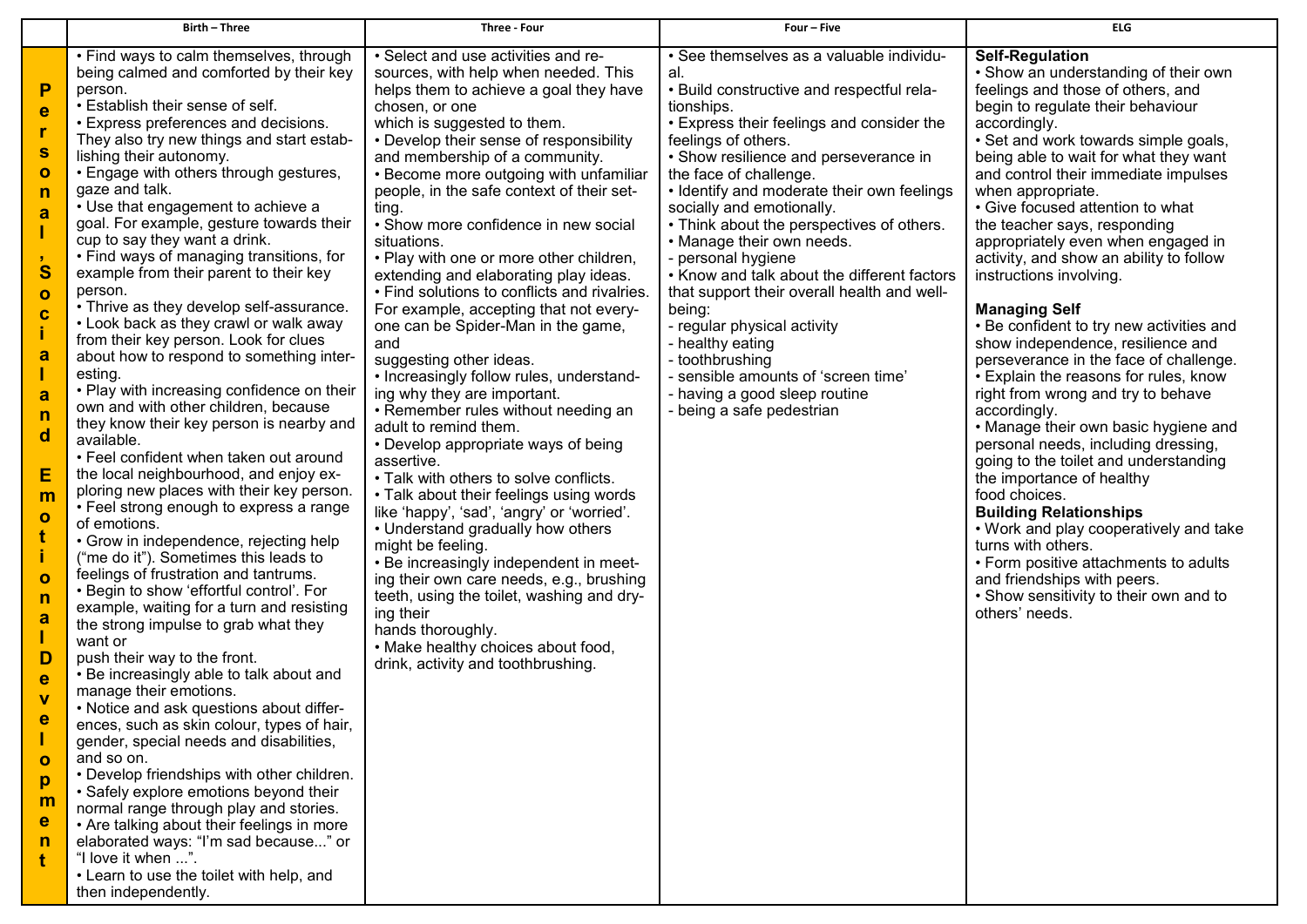| <b>Birth - Three</b>                                                                                                                                                                                                                                                                                                                                                                                                                                                                                                                                                                                                                                                                                                                                                                                                                                                                                                                                                                                                                                                                                                                                                                                                                                                                                                                                                                                                                                                                                                                                                                                                                                                                                                                                                                                                     | Three - Four                                                                                                                                                                                                                                                                                                                                                                                                                                                                                                                                                                                                                                                                                                                                                                                                                                                                                                                                                                                                                                                                                                                                                                                                                                                                                                                                                                                                                                                                       | Four - Five                                                                                                                                                                                                                                                                                                                                                                                                                                                                                                                                                                                                                                                                                                                                                                                                                                                                                                                                                                                                                                                                                                                                                                                                                                                                                                                                                                                                                                                                                                                                                                                                                                                 | <b>ELG</b>                                                                                                                                                                                                                                                                                                                                                                                                                                                                                                                                                                                        |
|--------------------------------------------------------------------------------------------------------------------------------------------------------------------------------------------------------------------------------------------------------------------------------------------------------------------------------------------------------------------------------------------------------------------------------------------------------------------------------------------------------------------------------------------------------------------------------------------------------------------------------------------------------------------------------------------------------------------------------------------------------------------------------------------------------------------------------------------------------------------------------------------------------------------------------------------------------------------------------------------------------------------------------------------------------------------------------------------------------------------------------------------------------------------------------------------------------------------------------------------------------------------------------------------------------------------------------------------------------------------------------------------------------------------------------------------------------------------------------------------------------------------------------------------------------------------------------------------------------------------------------------------------------------------------------------------------------------------------------------------------------------------------------------------------------------------------|------------------------------------------------------------------------------------------------------------------------------------------------------------------------------------------------------------------------------------------------------------------------------------------------------------------------------------------------------------------------------------------------------------------------------------------------------------------------------------------------------------------------------------------------------------------------------------------------------------------------------------------------------------------------------------------------------------------------------------------------------------------------------------------------------------------------------------------------------------------------------------------------------------------------------------------------------------------------------------------------------------------------------------------------------------------------------------------------------------------------------------------------------------------------------------------------------------------------------------------------------------------------------------------------------------------------------------------------------------------------------------------------------------------------------------------------------------------------------------|-------------------------------------------------------------------------------------------------------------------------------------------------------------------------------------------------------------------------------------------------------------------------------------------------------------------------------------------------------------------------------------------------------------------------------------------------------------------------------------------------------------------------------------------------------------------------------------------------------------------------------------------------------------------------------------------------------------------------------------------------------------------------------------------------------------------------------------------------------------------------------------------------------------------------------------------------------------------------------------------------------------------------------------------------------------------------------------------------------------------------------------------------------------------------------------------------------------------------------------------------------------------------------------------------------------------------------------------------------------------------------------------------------------------------------------------------------------------------------------------------------------------------------------------------------------------------------------------------------------------------------------------------------------|---------------------------------------------------------------------------------------------------------------------------------------------------------------------------------------------------------------------------------------------------------------------------------------------------------------------------------------------------------------------------------------------------------------------------------------------------------------------------------------------------------------------------------------------------------------------------------------------------|
| • Lift their head while lying on their front.<br>. Push their chest up with straight arms.<br>. Roll over: from front to back, then back<br>to front.<br>• Enjoy moving when outdoors and in-<br>side.<br>• Sit without support.<br>• Begin to crawl in different ways and<br>directions.<br>• Pull themselves upright and bouncing<br>in preparation for walking.<br>• Reach out for objects as co-ordination<br>develops.<br>P<br>• Pass things from one hand to the oth-<br>h<br>er. Let go of things and hands them to<br>another person, or drops them.<br>• Gradually gain control of their whole<br>S<br>body through continual practice of large<br>movements, such as waving, kicking,<br>Ć<br>rolling,<br>а<br>crawling and walking.<br>• Clap and stamp to music.<br>• Fit themselves into spaces, like tun-<br>nels, dens and large boxes, and move<br>D<br>around in them.<br>е<br>• Enjoy starting to kick, throw and catch<br>V<br>balls.<br>• Build independently with a range of<br>e<br>appropriate resources.<br>• Begin to walk independently - choos-<br>O<br>ing appropriate props to support at first.<br>р<br>• Walk, run, jump and climb – and start<br>m<br>to use the stairs independently.<br>• Spin, roll and independently use ropes<br>е<br>and swings (for example, tyre swings).<br>n<br>• Sit on a push-along wheeled toy, use a<br>scooter or ride a tricycle.<br>• Use large and small motor skills to do<br>things independently, for example man-<br>age buttons and zips, and pour drinks.<br>• Show an increasing desire to be inde-<br>pendent, such as wanting to feed them-<br>selves and dress or undress.<br>• Start eating independently and learn-<br>ing how to use a knife and fork.<br>• Develop manipulation and control.<br>• Explore different materials and tools. | • Continue to develop their movement,<br>balancing, riding (scooters, trikes and<br>bikes) and ball skills.<br>• Go up steps and stairs, or climb up<br>apparatus, using alternate feet.<br>• Skip, hop, stand on one leg and hold a<br>pose for a game like musical statues.<br>• Use large-muscle movements to wave<br>flags and streamers, paint and make<br>marks.<br>• Start taking part in some group activi-<br>ties which they make up for themselves,<br>or in teams.<br>• Increasingly able to use and remem-<br>ber sequences and patterns of move-<br>ments which are related to music and<br>rhythm.<br>• Match their developing physical skills<br>to tasks and activities in the setting. For<br>example, they decide whether to crawl,<br>walk or<br>run across a plank, depending on its<br>length and width.<br>• Choose the right resources to carry<br>out their own plan. For example, choos-<br>ing a spade to enlarge a small hole they<br>dug with a trowel.<br>• Collaborate with others to manage<br>large items, such as moving a long<br>plank safely, carrying large hollow<br>blocks.<br>• Use one-handed tools and equipment,<br>for example, making snips in paper with<br>scissors.<br>• Use a comfortable grip with good con-<br>trol when holding pens and pencils.<br>• Show a preference for a dominant<br>hand.<br>• Be increasingly independent as they<br>get dressed and undressed, for exam-<br>ple, putting coats on and doing up zips. | • Revise and refine the fundamental<br>movement skills they have already ac-<br>quired:<br>- rolling<br>- crawling<br>- walking<br>- jumping<br>- running<br>- hopping<br>- skipping<br>- climbing<br>• Progress towards a more fluent style of<br>moving, with developing control and<br>grace.<br>• Develop the overall body strength, co-<br>ordination, balance and agility needed to<br>engage successfully with future physical<br>education sessions and other physical<br>disciplines including dance, gymnastics,<br>sport and swimming.<br>• Develop their small motor skills so that<br>they can use a range of tools competent-<br>ly, safely and confidently. Suggested<br>tools:<br>pencils for drawing and writing, paint-<br>brushes, scissors, knives, forks and<br>spoons.<br>• Use their core muscle strength to<br>achieve a good posture when sitting at a<br>table or sitting on the floor.<br>• Combine different movements with ease<br>and fluency.<br>• Confidently and safely use a range of<br>large and small apparatus indoors and<br>outside, alone and in a group.<br>• Develop overall body-strength, balance,<br>co-ordination and agility.<br>• Further develop and refine a range of<br>ball skills including: throwing, catching,<br>kicking, passing, batting, and aiming.<br>• Develop confidence, competence, preci-<br>sion and accuracy when engaging in ac-<br>tivities that involve a ball.<br>• Develop the foundations of a handwrit-<br>ing style which is fast, accurate and effi-<br>cient.<br>• Further develop the skills they need to<br>manage the school day successfully:<br>- lining up and queuing | <b>Gross Motor Skills</b><br>• Negotiate space and obstacles safely,<br>with consideration<br>for themselves and others.<br>• Demonstrate strength, balance and coor-<br>dination<br>when playing.<br>• Move energetically, such as running,<br>jumping, dancing,<br>hopping, skipping and climbing.<br><b>Fine Motor Skills</b><br>• Hold a pencil effectively in preparation<br>for fluent writing $-$<br>using the tripod grip in almost all cases.<br>• Use a range of small tools, including<br>scissors, paintbrushes<br>and cutlery.<br>• Begin to show accuracy and care when<br>drawing. |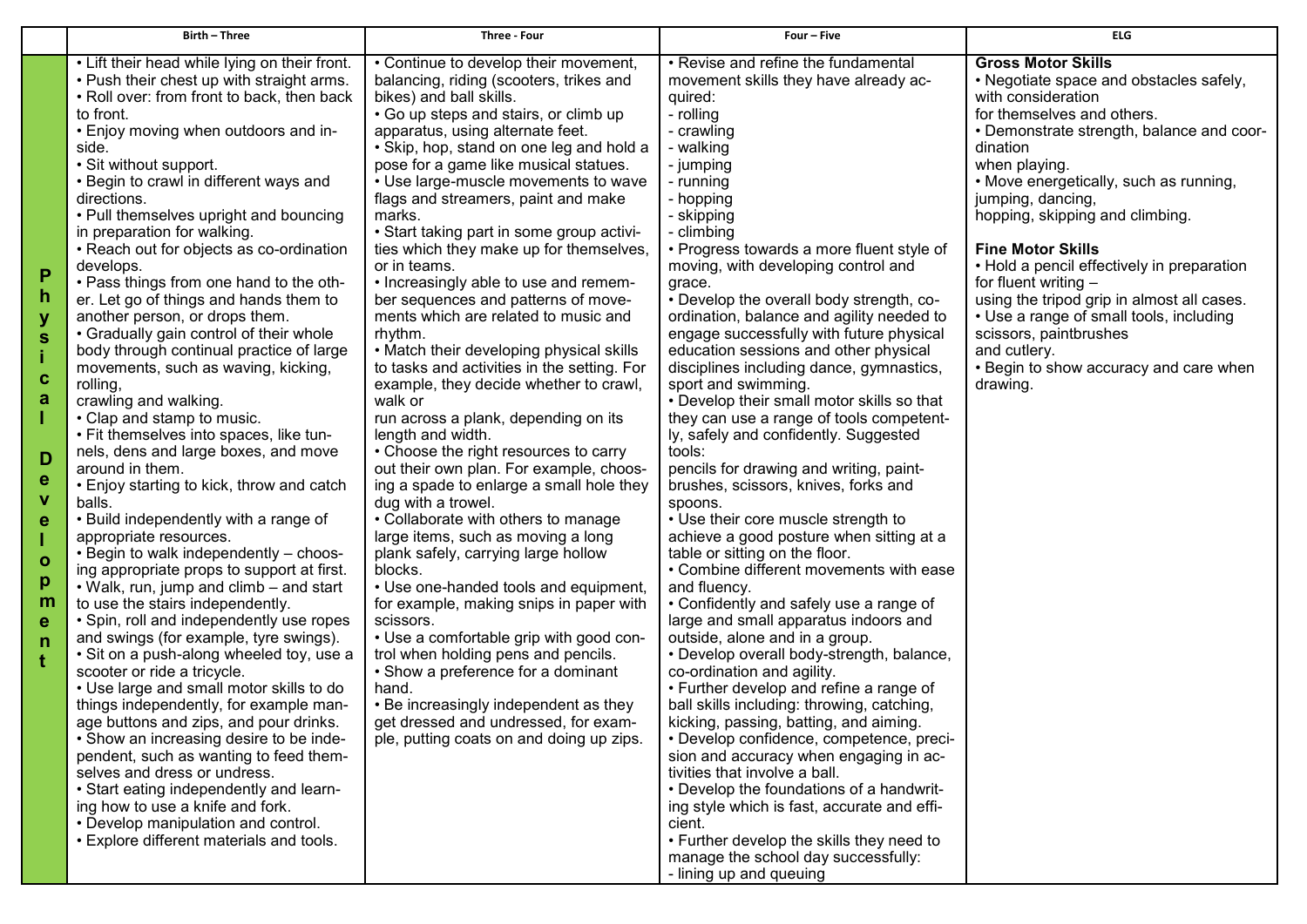|             | <b>Birth - Three</b>                                                                                                                                                                                                                                                                                                                                                                                                                                                                                                                                                                                                                                                                                                                                                                                                                                                                                                                                                                                                                                                                                              | <b>Three - Four</b>                                                                                                                                                                                                                                                                                                                                                                                                                                                                                                                                                                                                                                                                                                                                                                                                                                          | Four - Five                                                                                                                                                                                                                                                                                                                                                                                                                                                                                                                                                                                                                                                                                                                                                                                                                                                                                                                                                                                                                        | <b>ELG</b>                                                                                                                                                                                                                                                                                                                                                                                                                                                                                                                                                                                                                                                                                                                                                                                                                                                                                                                                                                                                                           |
|-------------|-------------------------------------------------------------------------------------------------------------------------------------------------------------------------------------------------------------------------------------------------------------------------------------------------------------------------------------------------------------------------------------------------------------------------------------------------------------------------------------------------------------------------------------------------------------------------------------------------------------------------------------------------------------------------------------------------------------------------------------------------------------------------------------------------------------------------------------------------------------------------------------------------------------------------------------------------------------------------------------------------------------------------------------------------------------------------------------------------------------------|--------------------------------------------------------------------------------------------------------------------------------------------------------------------------------------------------------------------------------------------------------------------------------------------------------------------------------------------------------------------------------------------------------------------------------------------------------------------------------------------------------------------------------------------------------------------------------------------------------------------------------------------------------------------------------------------------------------------------------------------------------------------------------------------------------------------------------------------------------------|------------------------------------------------------------------------------------------------------------------------------------------------------------------------------------------------------------------------------------------------------------------------------------------------------------------------------------------------------------------------------------------------------------------------------------------------------------------------------------------------------------------------------------------------------------------------------------------------------------------------------------------------------------------------------------------------------------------------------------------------------------------------------------------------------------------------------------------------------------------------------------------------------------------------------------------------------------------------------------------------------------------------------------|--------------------------------------------------------------------------------------------------------------------------------------------------------------------------------------------------------------------------------------------------------------------------------------------------------------------------------------------------------------------------------------------------------------------------------------------------------------------------------------------------------------------------------------------------------------------------------------------------------------------------------------------------------------------------------------------------------------------------------------------------------------------------------------------------------------------------------------------------------------------------------------------------------------------------------------------------------------------------------------------------------------------------------------|
| e<br>a<br>Ć | • Enjoy songs and rhymes, tuning<br>in and paying attention.<br>• Join in with songs and rhymes,<br>copying sounds, rhythms, tunes<br>and tempo.<br>• Say some of the words in songs<br>and rhymes.<br>• Copy finger movements and<br>other gestures.<br>• Sing songs and say rhymes in-<br>dependently, for example, singing<br>whilst playing.<br>• Enjoy sharing books with an<br>adult.<br>• Pay attention and respond to<br>the pictures or the words.<br>• Have favourite books and seek<br>them out, to share with an adult,<br>with another child, or to look at<br>alone.<br>• Repeat words and phrases from<br>familiar stories.<br>• Ask questions about the book.<br>Makes comments and shares<br>their own ideas.<br>• Develop play around favourite<br>stories using props.<br>• Notice some print, such as the<br>first letter of their name, a bus or<br>door number, or a familiar logo.<br>• Enjoy drawing freely.<br>• Add some marks to their draw-<br>ings, which they give meaning to.<br>For example: "That says mum-<br>my."<br>• Make marks on their picture to<br>stand for their name. | • Understand the five key con-<br>cepts about print:<br>- print has meaning - the names<br>of the different parts of a book<br>- print can have different purpos-<br>es - page sequencing<br>- we read English text from left to<br>right and from top to bottom<br>• Develop their phonological<br>awareness, so that they can:<br>- spot and suggest rhymes<br>- count or clap syllables in a word<br>- recognise words with the same<br>initial sound, such as money and<br>mother<br>• Engage in extended conversa-<br>tions about stories, learning new<br>vocabulary.<br>• Use some of their print and let-<br>ter knowledge in their early writ-<br>ing. For example: writing a pre-<br>tend shopping list that starts at<br>the top of the page; writing 'm' for<br>mummy.<br>• Write some or all of their name.<br>• Write some letters accurately. | • Read individual letters by saying<br>the sounds for them.<br>• Blend sounds into words, so that<br>they can read short words made<br>up of known letter-sound corre-<br>spondences.<br>• Read some letter groups that<br>each represent one sound and say<br>sounds for them.<br>• Read a few common exception<br>words matched to the school's<br>phonic programme.<br>• Read simple phrases and sen-<br>tences made up of words with<br>known letter-sound correspond-<br>ences and, where necessary, a<br>few exception words.<br>• Re-read these books to build up<br>their confidence in word reading,<br>their fluency and their understand-<br>ing and enjoyment.<br>• Form lower-case and capital let-<br>ters correctly.<br>• Spell words by identifying the<br>sounds and then writing the sound<br>with letter/s.<br>• Write short sentences with words<br>with known letter-sound corre-<br>spondences using a capital letter<br>and full stop.<br>• Re-read what they have written<br>to check that it makes sense. | Comprehension<br>• Demonstrate understanding of<br>what has been<br>read to them by retelling stories<br>and narratives<br>using their own words and recently<br>introduced<br>vocabulary.<br>• Anticipate (where appropriate)<br>key events<br>in stories.<br>• Use and understand recently in-<br>troduced<br>vocabulary during discussions<br>about stories, nonfiction,<br>rhymes and poems and during role<br>play.<br><b>Word Reading</b><br>• Say a sound for each letter in the<br>alphabet and at least 10 digraphs.<br>• Read words consistent with<br>their phonic knowledge by<br>sound-blending.<br>• Read aloud simple sentences and<br>books that are consistent with<br>their phonic knowledge, including<br>some common exception words.<br>Writing<br>• Write recognisable letters, most<br>of which are correctly formed.<br>• Spell words by identifying<br>sounds in them and<br>representing the sounds with a<br>letter or letters.<br>• Write simple phrases and<br>sentences that can be read<br>by others. |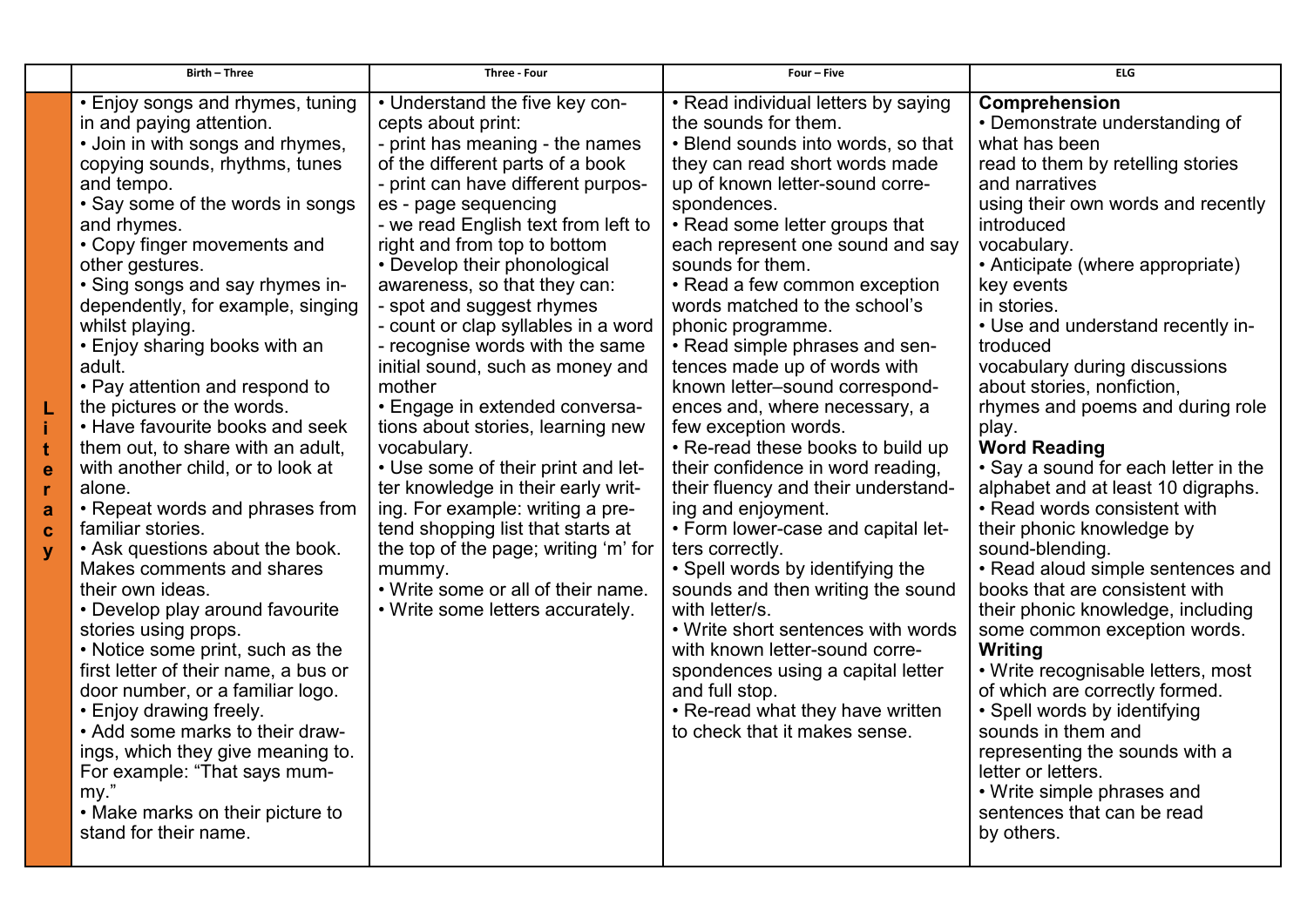|                                             | Birth - Three                                                                                                                                                                                                                                                                                                                                                                                                                                                                                                                                                                                                                                                                                                                                                                                                                                        | <b>Three - Four</b>                                                                                                                                                                                                                                                                                                                                                                                                                                                                                                                                                                                                                                                                                                                                                                                                                                                                                                                                                                                                                                                                                                                                                                                                                                                                                                                                                                                                                                                                                                                                                                                                                                                                                                                                                                                                                                                                                              | Four - Five                                                                                                                                                                                                                                                                                                                                                                                                                                                                                                                                                                                                                                                                                                                             | <b>ELG</b>                                                                                                                                                                                                                                                                                                                                                                                                                                                                                                                                                                                                                                                                                                                                                                                                                                           |
|---------------------------------------------|------------------------------------------------------------------------------------------------------------------------------------------------------------------------------------------------------------------------------------------------------------------------------------------------------------------------------------------------------------------------------------------------------------------------------------------------------------------------------------------------------------------------------------------------------------------------------------------------------------------------------------------------------------------------------------------------------------------------------------------------------------------------------------------------------------------------------------------------------|------------------------------------------------------------------------------------------------------------------------------------------------------------------------------------------------------------------------------------------------------------------------------------------------------------------------------------------------------------------------------------------------------------------------------------------------------------------------------------------------------------------------------------------------------------------------------------------------------------------------------------------------------------------------------------------------------------------------------------------------------------------------------------------------------------------------------------------------------------------------------------------------------------------------------------------------------------------------------------------------------------------------------------------------------------------------------------------------------------------------------------------------------------------------------------------------------------------------------------------------------------------------------------------------------------------------------------------------------------------------------------------------------------------------------------------------------------------------------------------------------------------------------------------------------------------------------------------------------------------------------------------------------------------------------------------------------------------------------------------------------------------------------------------------------------------------------------------------------------------------------------------------------------------|-----------------------------------------------------------------------------------------------------------------------------------------------------------------------------------------------------------------------------------------------------------------------------------------------------------------------------------------------------------------------------------------------------------------------------------------------------------------------------------------------------------------------------------------------------------------------------------------------------------------------------------------------------------------------------------------------------------------------------------------|------------------------------------------------------------------------------------------------------------------------------------------------------------------------------------------------------------------------------------------------------------------------------------------------------------------------------------------------------------------------------------------------------------------------------------------------------------------------------------------------------------------------------------------------------------------------------------------------------------------------------------------------------------------------------------------------------------------------------------------------------------------------------------------------------------------------------------------------------|
| M<br>a<br>ŧ<br>h.<br>е<br>m<br>а<br>C.<br>S | • Combine objects like stack-<br>ing blocks and cups. Put ob-<br>jects inside others and take<br>them out again.<br>• Take part in finger rhymes<br>with numbers.<br>• React to changes of amount<br>in a group of up to three<br>items.<br>• Compare amounts, saying<br>'lots', 'more' or 'same'.<br>• Develop counting-like be-<br>haviour, such as making<br>sounds, pointing or saying<br>some numbers in sequence.<br>• Count in everyday contexts,<br>sometimes skipping numbers<br>$-1 - 2 - 3 - 5.7$<br>• Climb and squeeze them-<br>selves into different types of<br>spaces.<br>• Build with a range of re-<br>sources.<br>• Complete inset puzzles.<br>• Compare sizes, weights etc.<br>using gesture and language -<br>'bigger/little/smaller', 'high/<br>low', 'tall', 'heavy'.<br>• Notice patterns and arrange<br>things in patterns. | • Develop fast recognition of up to 3 objects,<br>without having to count them individually<br>('subitising').<br>• Recite numbers past 5.<br>. Say one number for each item in order:<br>1,2,3,4,5.<br>• Know that the last number reached when<br>counting a small set of objects tells you how<br>many there are in total ('cardinal<br>principle').<br>• Show 'finger numbers' up to 5.<br>• Link numerals and amounts: for example,<br>showing the right number of objects to match<br>the numeral, up to 5.<br>• Experiment with their own symbols and<br>marks as well as numerals.<br>• Solve real world mathematical problems<br>with numbers up to 5.<br>• Compare quantities using language: 'more<br>than', 'fewer than'.<br>• Talk about and explore 2D and 3D shapes<br>(for example, circles, rectangles, triangles<br>and cuboids) using informal and<br>mathematical language: 'sides', 'corners';<br>'straight', 'flat', 'round'.<br>• Understand position through words alone -<br>for example, "The bag is under the table," -<br>with no pointing.<br>· Describe a familiar route.<br>• Discuss routes and locations, using words<br>like 'in front of' and 'behind'.<br>• Make comparisons between objects relat-<br>ing to size, length, weight and capacity.<br>• Select shapes appropriately: flat surfaces<br>for building, a triangular prism for a roof, etc.<br>• Combine shapes to make new ones - an<br>arch, a bigger triangle, etc.<br>• Talk about and identifies the patterns<br>around them. For example: stripes on<br>clothes, designs on rugs and wallpaper. Use<br>informal language like 'pointy', 'spotty',<br>'blobs', etc.<br>• Extend and create ABAB patterns - stick,<br>leaf, stick, leaf.<br>• Notice and correct an error in a repeating<br>pattern.<br>• Begin to describe a sequence of events,<br>real or fictional, using words such as 'first',<br>'then' | • Count objects, actions and sounds.<br>• Subitise.<br>• Link the number symbol (numeral)<br>with its cardinal number value.<br>• Count beyond ten.<br>• Compare numbers.<br>• Understand the 'one more than/one<br>less than' relationship between con-<br>secutive numbers.<br>• Explore the composition of numbers<br>to 10.<br>• Automatically recall number bonds<br>for numbers 0-5 and some to 10.<br>• Select, rotate and manipulate<br>shapes to develop spatial reasoning<br>skills.<br>• Compose and decompose shapes<br>so that children recognise a shape<br>can have other shapes within it, just<br>as numbers can.<br>• Continue, copy and create repeating<br>patterns.<br>• Compare length, weight and capaci-<br>ty. | <b>Number</b><br>• Have a deep understanding of num-<br>ber to 10, including the<br>composition of each number.<br>• Subitise (recognise quantities without<br>counting) up to 5.<br>• Automatically recall (without refer-<br>ence to rhymes,<br>counting or other aids) number bonds<br>up to 5 (including<br>subtraction facts) and some number<br>bonds to 10, including<br>double facts.<br><b>Numerical Patterns</b><br>• Verbally count beyond 20, recognis-<br>ing the pattern of the<br>counting system.<br>• Compare quantities up to 10 in differ-<br>ent contexts,<br>recognising when one quantity is<br>greater than, less than or<br>the same as the other quantity.<br>• Explore and represent patterns with-<br>in numbers up to 10,<br>including evens and odds, double<br>facts and how quantities<br>can be distributed equally. |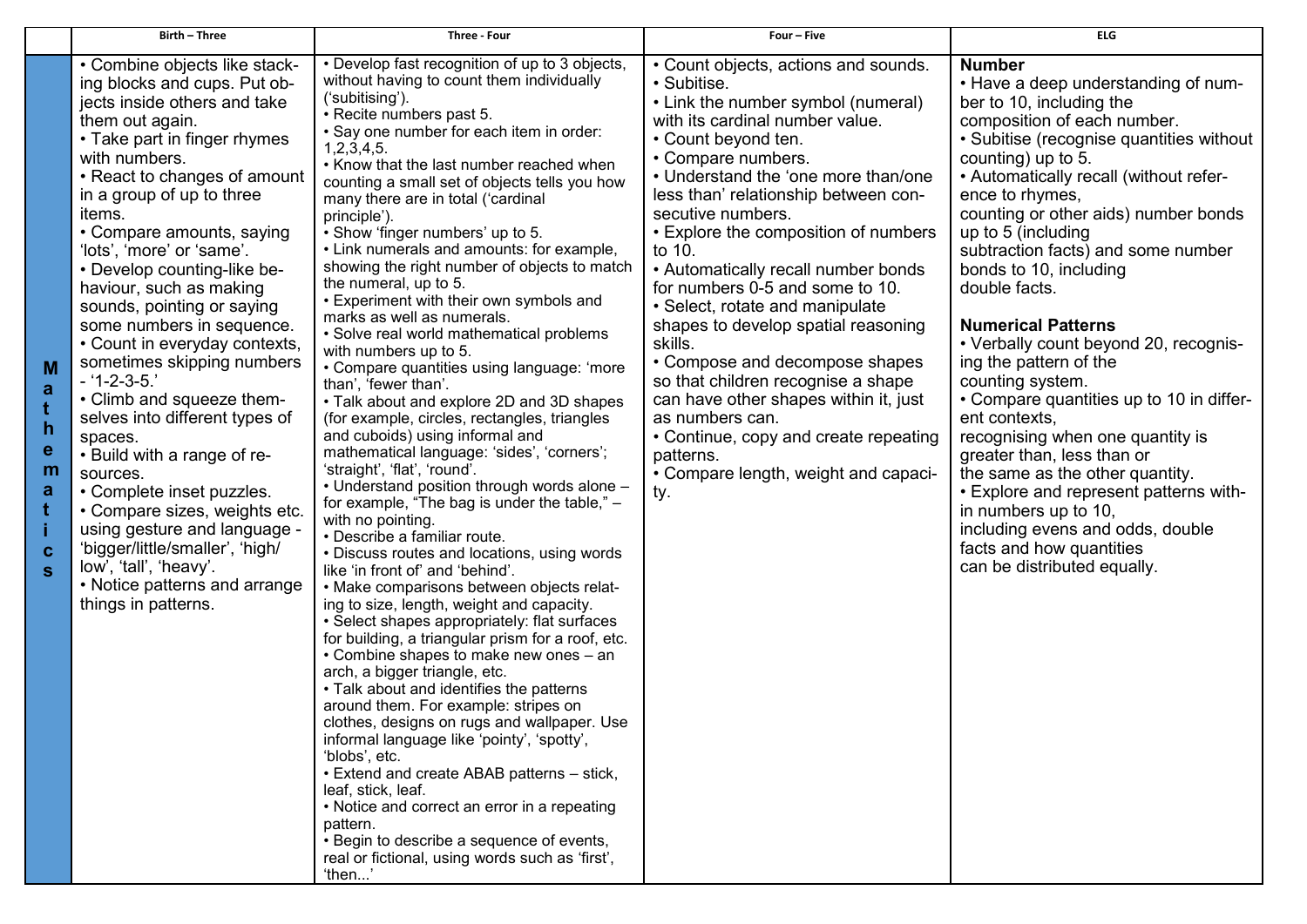|                                                                                                                                                | Birth - Three                                                                                                                                                                                                                                                                                                                                                                               | Three - Four                                                                                                                                                                                                                                                                                                                                                                                                                                                                                                                                                                                                                                                                                                                                                                                                                                                                                                                                                                                                                                       | Four - Five                                                                                                                                                                                                                                                                                                                                                                                                                                                                                                                                                                                                                                                                                                                                                                                                                                                                                                                                 | <b>ELG</b>                                                                                                                                                                                                                                                                                                                                                                                                                                                                                                                                                                                                                                                                                                                                                                                                                                                                                                                                                                                                                                                                                                                                                                                                                                                                                                                                                                                                                                                                             |
|------------------------------------------------------------------------------------------------------------------------------------------------|---------------------------------------------------------------------------------------------------------------------------------------------------------------------------------------------------------------------------------------------------------------------------------------------------------------------------------------------------------------------------------------------|----------------------------------------------------------------------------------------------------------------------------------------------------------------------------------------------------------------------------------------------------------------------------------------------------------------------------------------------------------------------------------------------------------------------------------------------------------------------------------------------------------------------------------------------------------------------------------------------------------------------------------------------------------------------------------------------------------------------------------------------------------------------------------------------------------------------------------------------------------------------------------------------------------------------------------------------------------------------------------------------------------------------------------------------------|---------------------------------------------------------------------------------------------------------------------------------------------------------------------------------------------------------------------------------------------------------------------------------------------------------------------------------------------------------------------------------------------------------------------------------------------------------------------------------------------------------------------------------------------------------------------------------------------------------------------------------------------------------------------------------------------------------------------------------------------------------------------------------------------------------------------------------------------------------------------------------------------------------------------------------------------|----------------------------------------------------------------------------------------------------------------------------------------------------------------------------------------------------------------------------------------------------------------------------------------------------------------------------------------------------------------------------------------------------------------------------------------------------------------------------------------------------------------------------------------------------------------------------------------------------------------------------------------------------------------------------------------------------------------------------------------------------------------------------------------------------------------------------------------------------------------------------------------------------------------------------------------------------------------------------------------------------------------------------------------------------------------------------------------------------------------------------------------------------------------------------------------------------------------------------------------------------------------------------------------------------------------------------------------------------------------------------------------------------------------------------------------------------------------------------------------|
| U<br>n<br>$\mathbf d$<br>$\mathbf e$<br>r<br>S<br>t<br>a<br>n<br>d<br>n<br>$\boldsymbol{g}$<br>t<br>$\mathsf{h}$<br>e<br>W<br>$\mathbf o$<br>d | • Repeat actions that have<br>an effect.<br>• Explore materials with<br>different properties.<br>• Explore natural materials,<br>indoors and outside.<br>• Explore and respond to<br>different natural phenome-<br>na in their setting and on<br>trips.<br>• Make connections be-<br>tween the features of their<br>family and other families.<br>• Notice differences be-<br>tween people. | • Use all their senses in hands-<br>on exploration of natural materi-<br>als.<br>• Explore collections of materi-<br>als with similar and/or different<br>properties.<br>• Talk about what they see, us-<br>ing a wide vocabulary.<br>• Begin to make sense of their<br>own life-story and family's histo-<br>ry.<br>• Show interest in different oc-<br>cupations.<br>• Explore how things work.<br>• Plant seeds and care for grow-<br>ing plants.<br>• Understand the key features<br>of the life cycle of a plant and<br>an animal.<br>• Begin to understand the need<br>to respect and care for the natu-<br>ral environment and all living<br>things.<br>• Explore and talk about differ-<br>ent forces they can feel.<br>• Talk about the differences be-<br>tween materials and changes<br>they notice.<br>• Continue developing positive<br>attitudes about the differences<br>between people.<br>• Know that there are different<br>countries in the world and talk<br>about the differences they have<br>experienced or seen in photos. | • Talk about members of their immedi-<br>ate family and community.<br>• Name and describe people who are<br>familiar to them.<br>• Comment on images of familiar situa-<br>tions in the past.<br>• Compare and contrast characters<br>from stories, including figures from the<br>past.<br>• Draw information from a simple map.<br>• Understand that some places are<br>special to members of their communi-<br>ty.<br>• Recognise that people have different<br>beliefs and celebrate special times in<br>different ways.<br>• Recognise some similarities and dif-<br>ferences between life in this country<br>and life in other countries.<br>• Explore the natural world around<br>them.<br>• Describe what they see, hear and<br>feel whilst outside.<br>• Recognise some environments that<br>are different to the one in which they<br>live.<br>• Understand the effect of changing<br>seasons on the natural world around<br>them. | <b>Past and Present</b><br>• Talk about the lives of the<br>people around them and their<br>roles in society.<br>• Know some similarities and<br>differences between things<br>in the past and now, drawing<br>on their experiences and what<br>has been read in class.<br>• Understand the past through<br>settings, characters and<br>events encountered in books<br>read in class and storytelling.<br><b>People, Culture and Communities</b><br>• Describe their immediate environment<br>using knowledge from observation,<br>discussion, stories, non-fiction<br>texts and maps.<br>• Know some similarities and differences<br>between different religious and cultural<br>communities in this country, drawing on<br>their experiences and what has been read<br>in class.<br>• Explain some similarities and differences<br>between life in this country and life in<br>other countries, drawing on knowledge<br>from stories, non-fiction texts and (when<br>appropriate) maps.<br><b>The Natural World</b><br>• Explore the natural world around them,<br>making observations and drawing<br>pictures of animals and plants.<br>• Know some similarities and differences<br>between the natural world around them<br>and contrasting environments, drawing<br>on their experiences and what has been<br>read in class.<br>• Understand some important processes<br>and changes in the natural world<br>around them, including the seasons and<br>changing states of matter. |